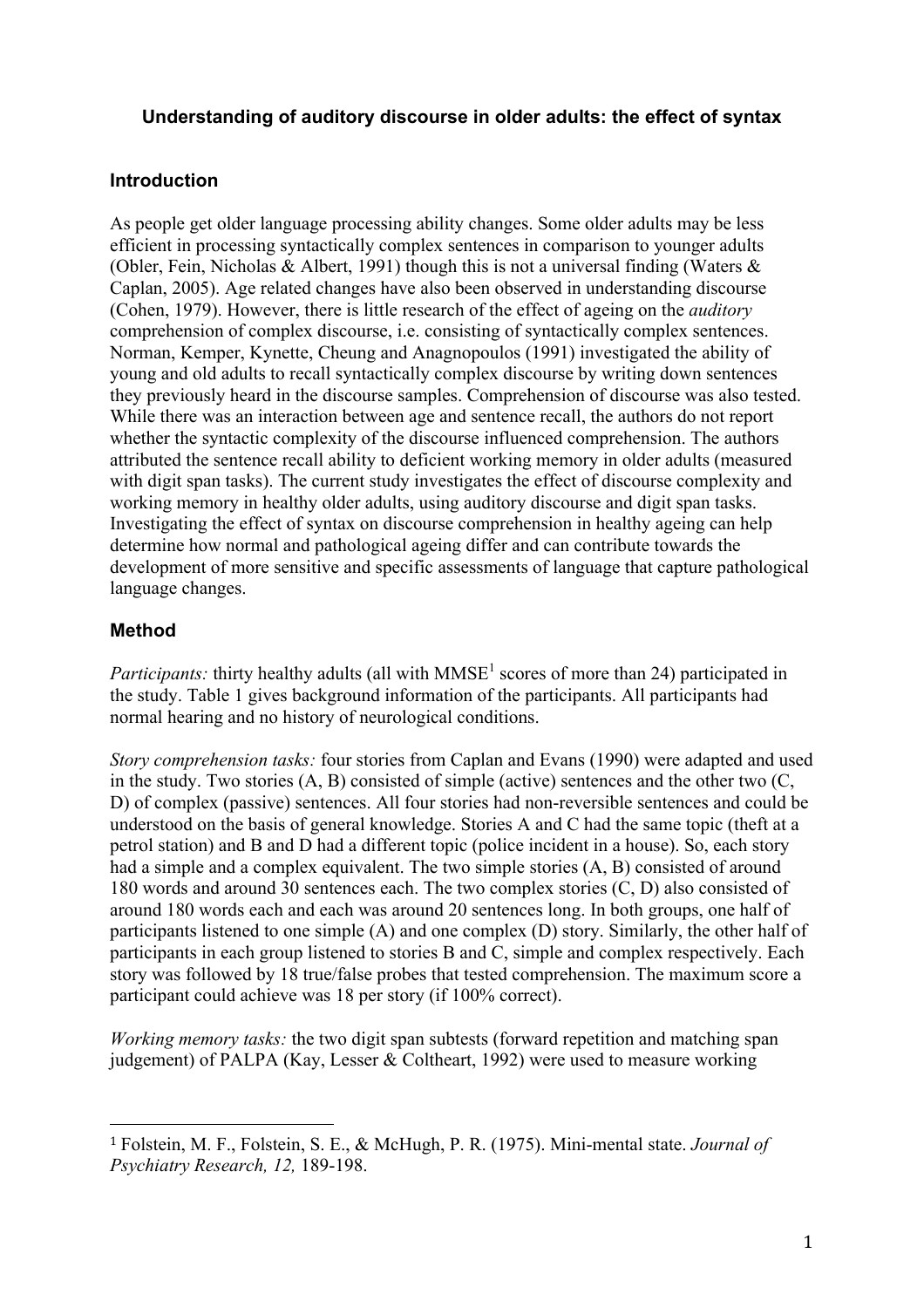memory abilities. Following these two tasks, participants were asked to repeat the digit materials from the forward span task but this time backwards.

# **Results**

Descriptive statistics from discourse comprehension and working memory tasks are in table 2. Bivariate Spearman correlations between the variables are in table 3. There was a moderate negative correlation (*ρ=-.530*, *p*<.01) between age and complex story condition and no correlation between age and simple story condition. Performance in the simple story condition did not correlate with any other variable. There was also a moderate positive correlation  $(\rho = 472, p < 01)$  between the complex story task and forward digit span but a weaker correlation ( $\rho$ =.373,  $p$ < .05) with the matching span task. There was no correlation between complex discourse and backward digit span, although there was a strong negative correlation between age and backward digit span (*ρ*=-.755, *p*< .01).

# **Discussion**

There appear to be three patterns: a. memory abilities, b. complex discourse condition and memory, c. simple discourse condition. Unlike other studies (Cohen, 1979; Mackenzie, 2000), the story comprehension tasks did not correlate with the level of education of the participants, despite the lower level of education of the old group (table 1).

Limitations in auditory discourse comprehension in older adults have been attributed to limitations in working memory ability (Norman et al., 1991). Considering simple and complex discourse tasks together, it appears that, overall, working memory did not have much of an effect on discourse comprehension. Norman et al. found that forward digit span did not correlate with discourse comprehension but backward digit span did. They stated that working memory limitations impair processing of complex syntax, which hinder comprehension (p. 350). Considering the moderate correlation between the complex discourse condition and forward digit span, it seems that working memory plays some role in understanding complex discourse, but it is a different component of working memory from that reported by Norman and colleagues. Waters and Caplan (2005) argued that the working memory system for syntax is separate from that used in other aspects of language (e.g. serial recall in digit span tasks). Part of our findings could be interpreted as reflecting a language specific working memory system as Waters and Caplan (2005) suggest, which is influenced by the syntactic complexity of the discourse. The correlation between the complex discourse and forward span task  $(\rho = 0.472)$  could be indicative of that view. It may well be that there is a working memory subsystem responsible for complex sentence and complex discourse interpretation which is influenced by ageing. Our findings point towards a new avenue of research on discourse and ageing, with syntactic complexity as an important variable.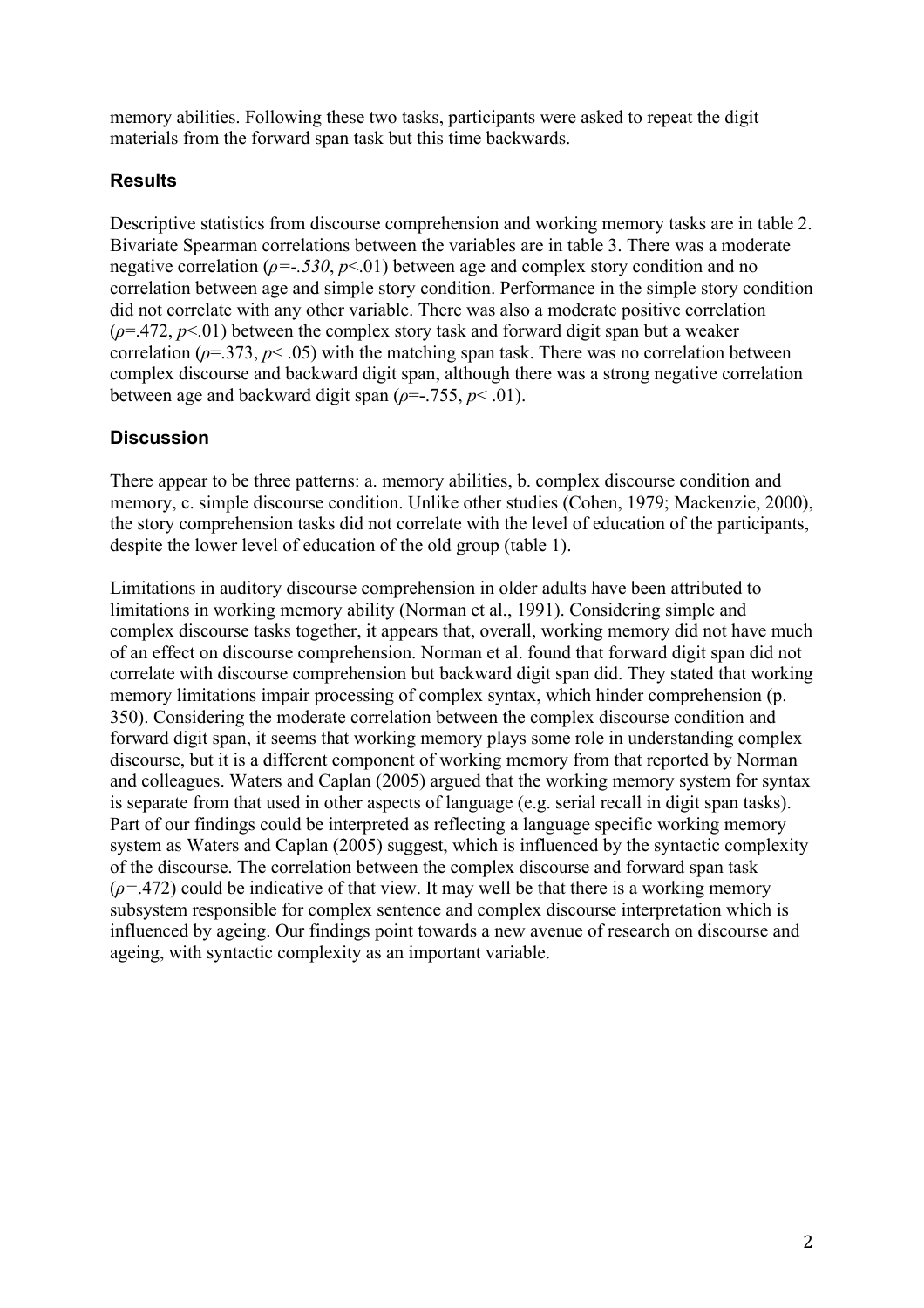|           | ▽           | young<br>$(n=10)$ | old<br>$(n=20)$ |
|-----------|-------------|-------------------|-----------------|
| age       | mean $(sd)$ | 22(1.03)          | 79.95 (8.55)    |
|           | range       | $20 - 23$         | 70-93           |
| education | mean $(sd)$ | 16.5 $(1.20)$     | 11.93(2.98)     |
| (years)   | range       | $14 - 18$         | $9 - 18$        |
| gender    | M<br>F      | 3                 | 14<br>6         |

## **Table 1.** Background information of participants

|  | Table 2. Performance on discourse and memory tasks <sup>*</sup> |  |
|--|-----------------------------------------------------------------|--|
|  |                                                                 |  |

|       |               | discourse comprehension<br>task | working memory<br>tasks |           |           |  |
|-------|---------------|---------------------------------|-------------------------|-----------|-----------|--|
|       | simple        | complex                         | forward                 | backward  | matching  |  |
| young | 14.1 $(1.79)$ | 13.7(2.16)                      | 6.7(.68)                | 4.9(74)   | 6.7(0.48) |  |
| old   | 13.25 (1.45)  | 12.4(2.01)                      | 5.7(0.98)               | 3.65(.59) | 6.15(.88) |  |

\* mean *(sd)*

# **Table 3.** Correlations among different variables

|                   | age              |      | simple complex | span     | forward backward<br>span | matching<br>span |
|-------------------|------------------|------|----------------|----------|--------------------------|------------------|
| simple            | $-196$           |      |                |          |                          |                  |
| complex           | $-.530^* -.017$  |      |                |          |                          |                  |
| forward<br>span   | $-.614$ $-.072$  |      | $.472*$        |          |                          |                  |
| backward          | $-.755$ $.237$   |      | .291           | $.681*$  |                          |                  |
| span<br>matching  | $-.558^* - .082$ |      | $.373***$      | $.551^*$ | $.705*$                  |                  |
| span<br>education | $-.703*$         | .275 | .143           | $.493*$  | $.708*$                  | $511^*$          |

 $\bar{p}$  × .01, \*\*  $p$  < .05, (two-tailed)